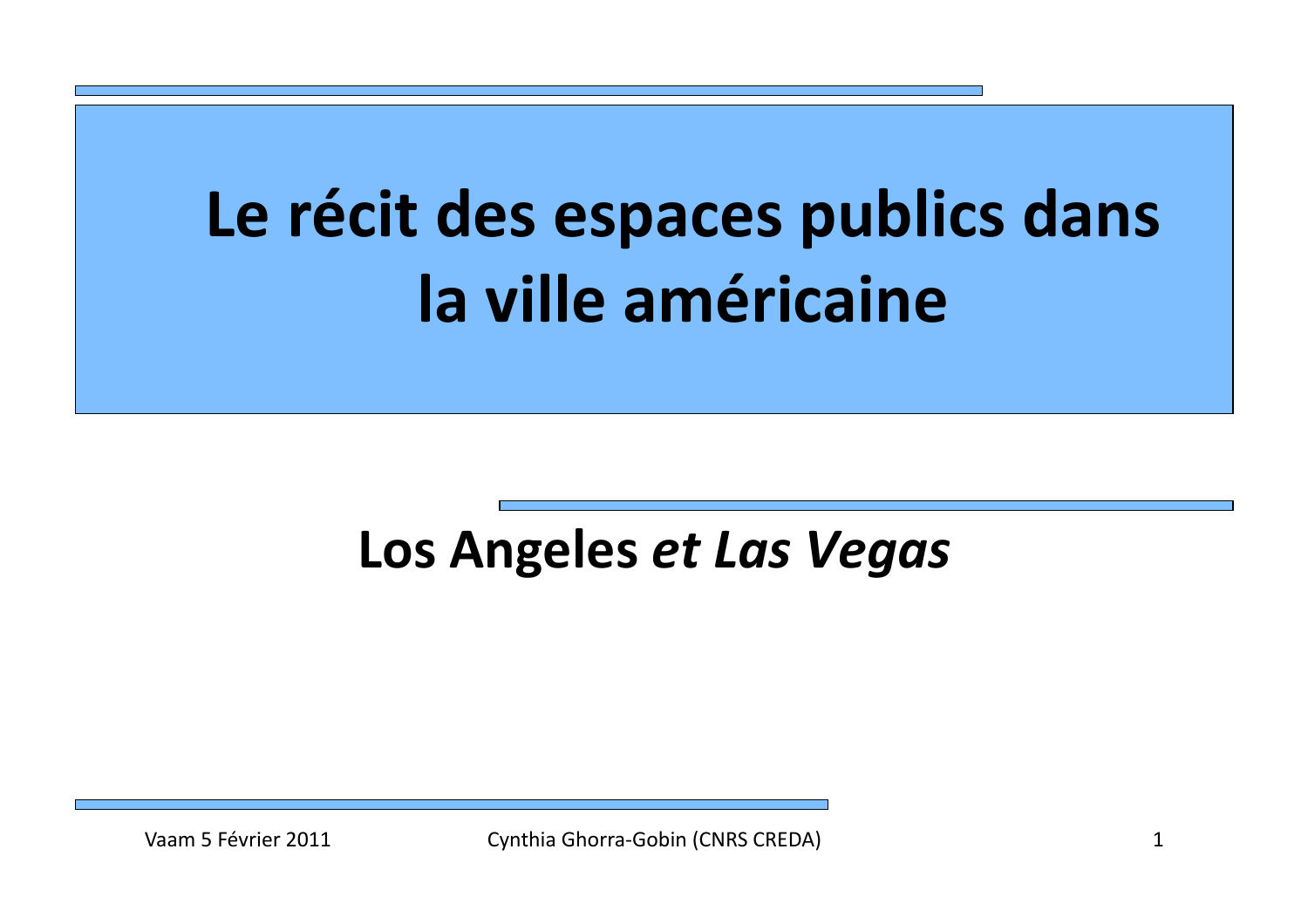# Des espaces publics en quête de statut

#### Los Angeles et Las Vegas

Vaam 5 Février 2011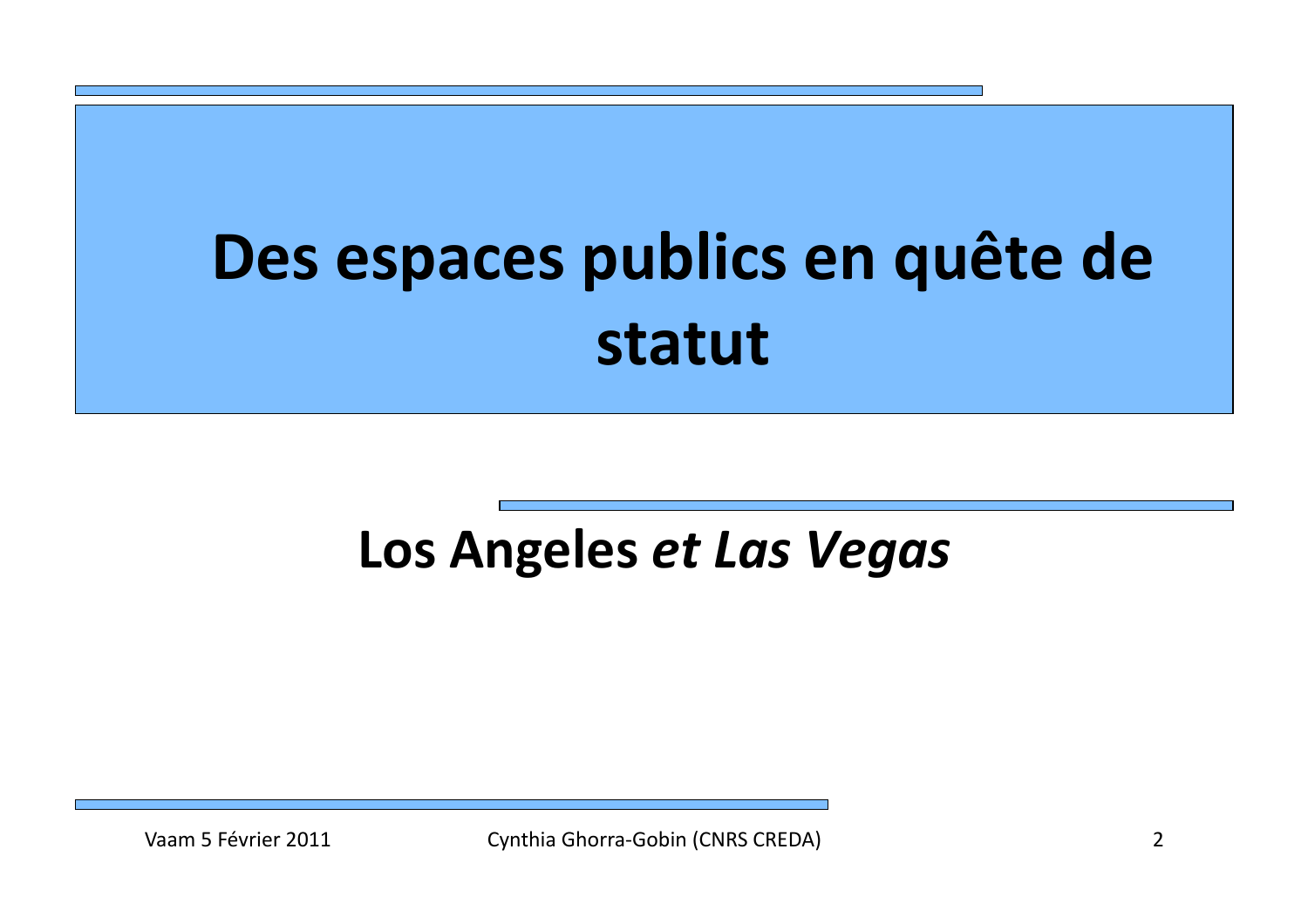## Plan

• L'intérêt de la thématique « Espaces publics urbains » (EPU) en géographie

- La typologie des EPU à Los Angeles (+aperçu Las Vegas) (travail empirique)
- Les mutations intrinsèques aux EPU: deux tendances fortes et contrastées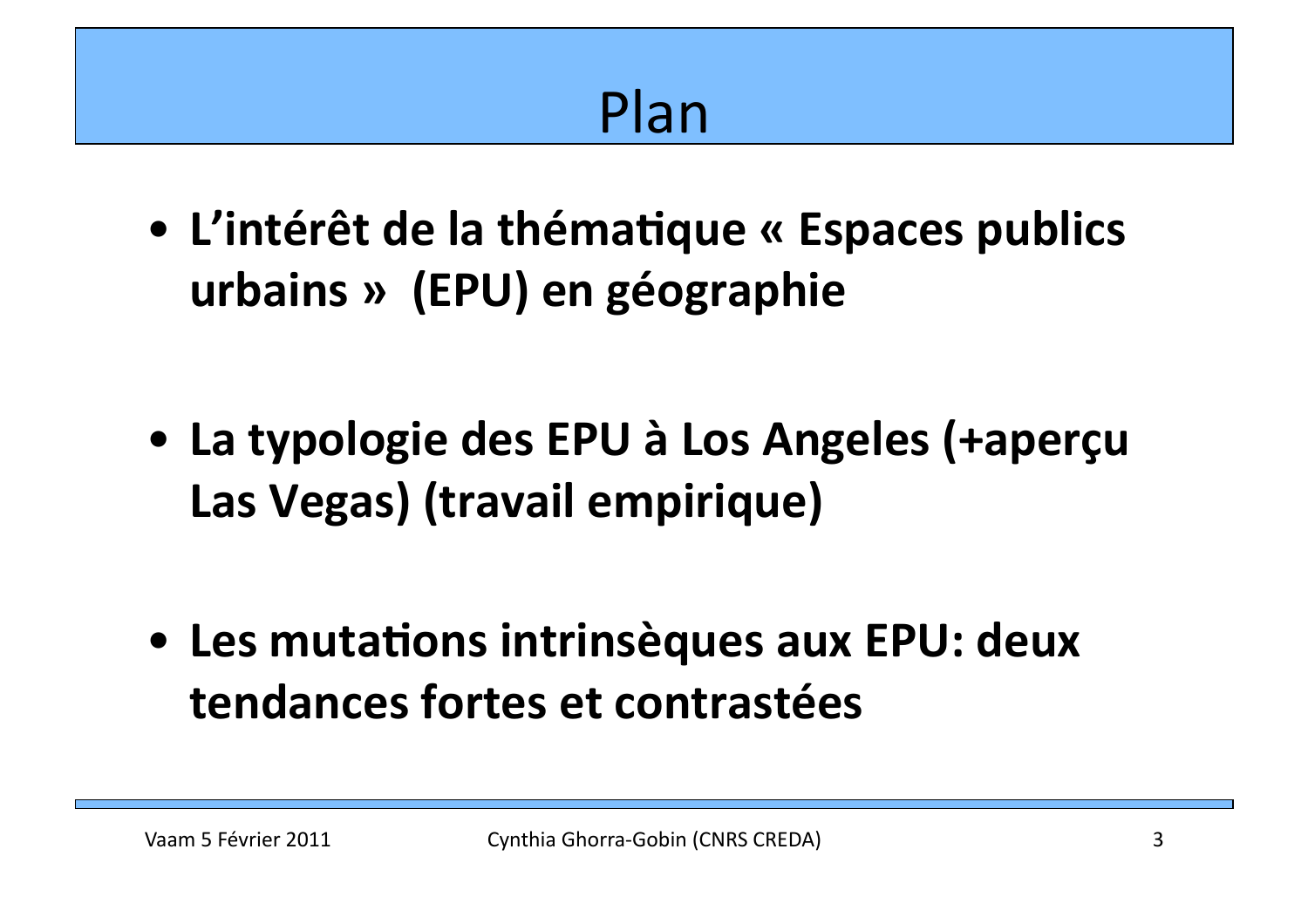## Plan

- L'intérêt de la thématique « Espaces publics urbains » (EPU)
	- Indissociable de la notion de ville.
	- la version européenne ayant insufflé une dimension politique (Habermas)
	- Les EPU comme analyseur des mutations (sociales, culturelles et économiques), excellent outil pour observer les processus de *gentrification* ou encore d'exclusion urbaine ou de relégation
- La typologie des EPU à Los Angeles (travail empirique)
	- La fabrication de la typologie (observation + entretiens)
	- L'interface acteurs privés/acteurs publics (clivage? Partenariat?)
	- Vers une co-production? et un métissage ethnique?
- Les mutations intrinsèques aux EPU  $\bullet$ 
	- Vers une co-production allant dans le sens d'une reconceptualisation
	- Une politique d'aménagement et de centralisation dissociée des EPU (fondée sur le principe d'enceintes culturelles)
	- Vers une redécouverte des espaces publics urbains (EPU) (influence des Latinos?)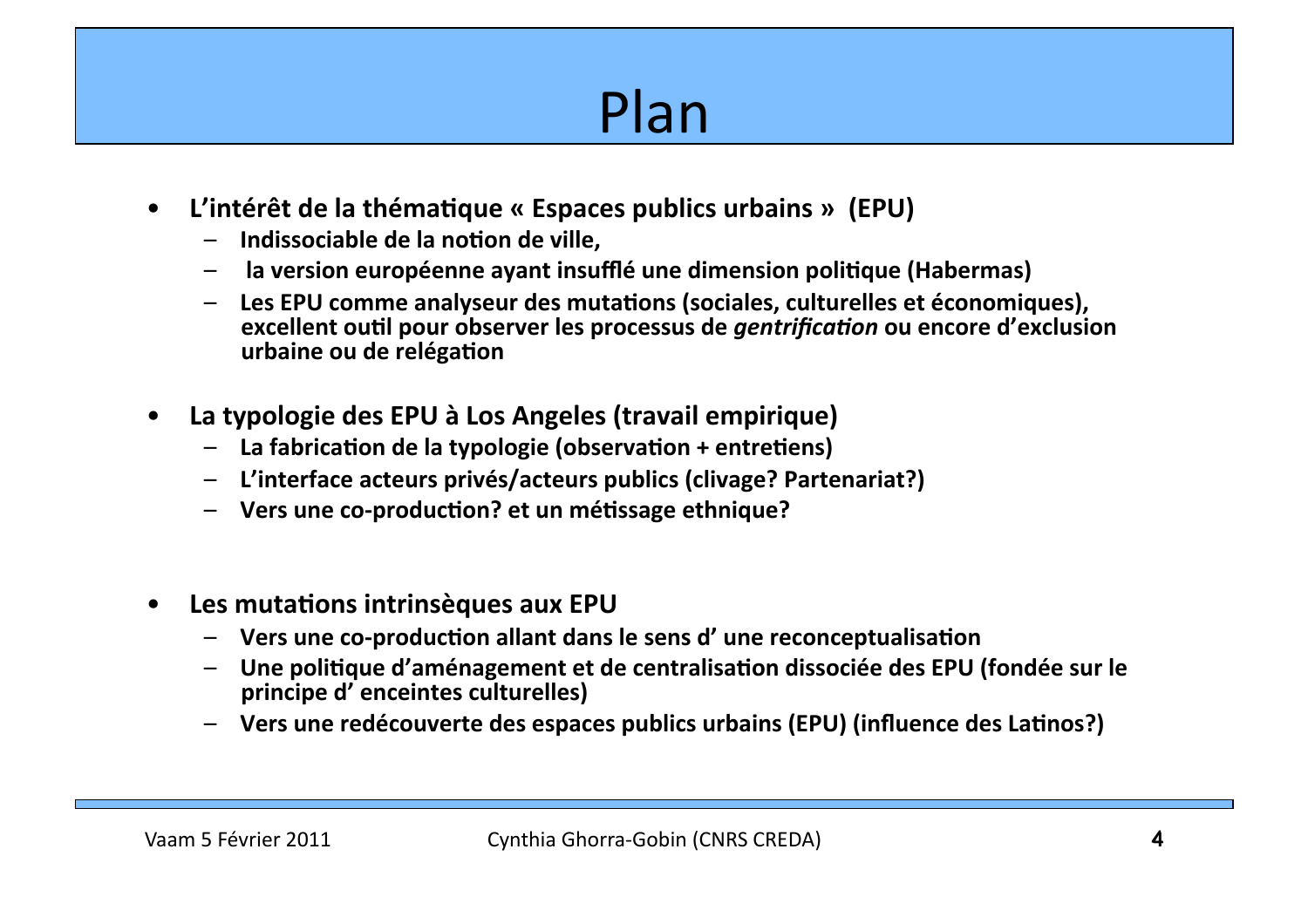### L'intérêt de la thématique « Espaces publics urbains » (EPU)

- L'intérêt de la thématique « Espaces publics urbains » (EPU)
	- Indissociable de la notion de ville
	- Version européenne a insufflé une forte dimension politique (Habermas)
	- Les EPU ( outils performants d'observation des processus de gentrification et d'exclusion) sont également l'objet de profondes mutations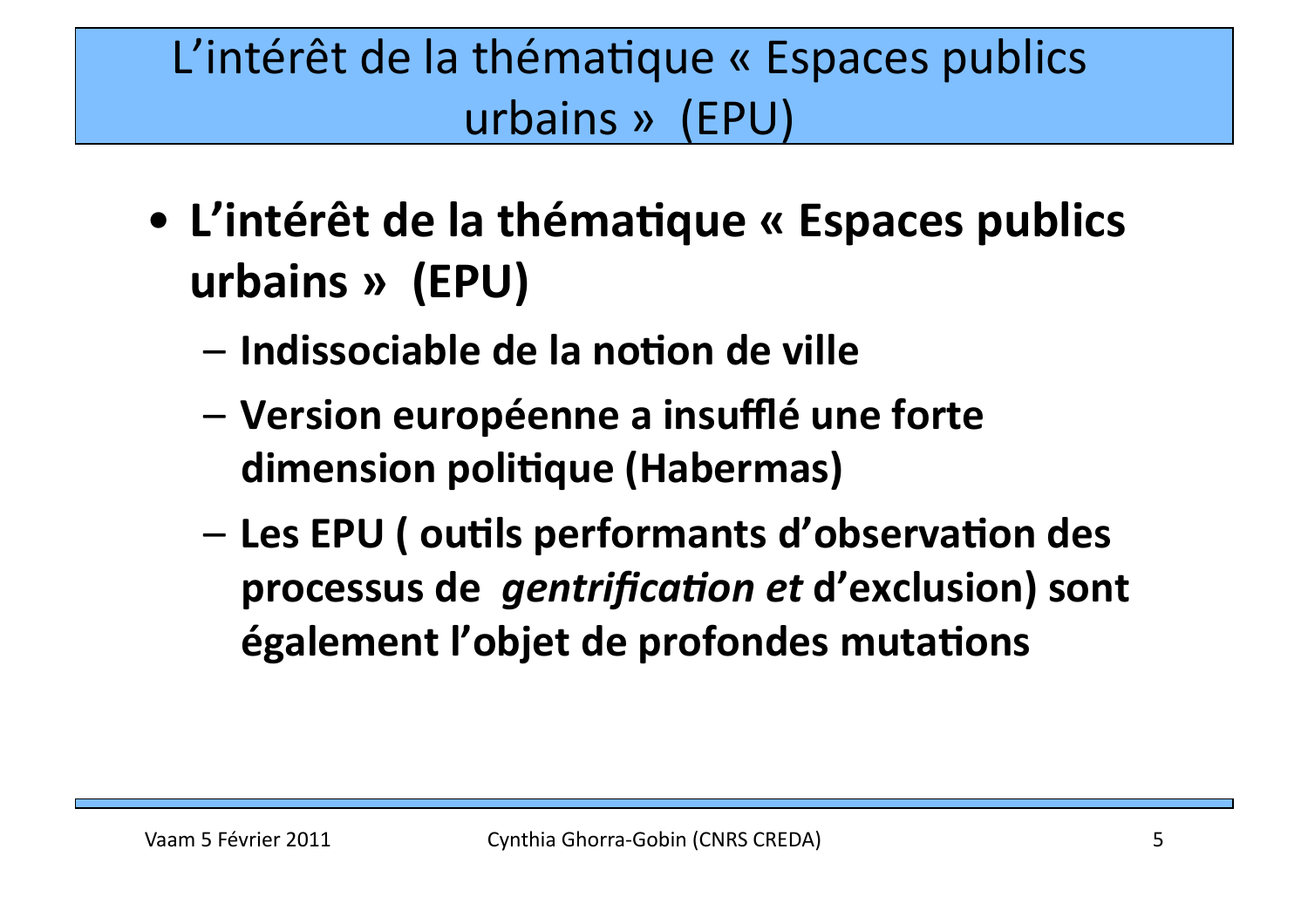### La typologie des EPU à Los Angeles

- La typologie des EPU à Los Angeles (travail empirique)
	- $-$  La fabrication
	- (observation participante + entretiens)
	- La diversité des catégories
	- Des usages et des pratiques pré-définies ?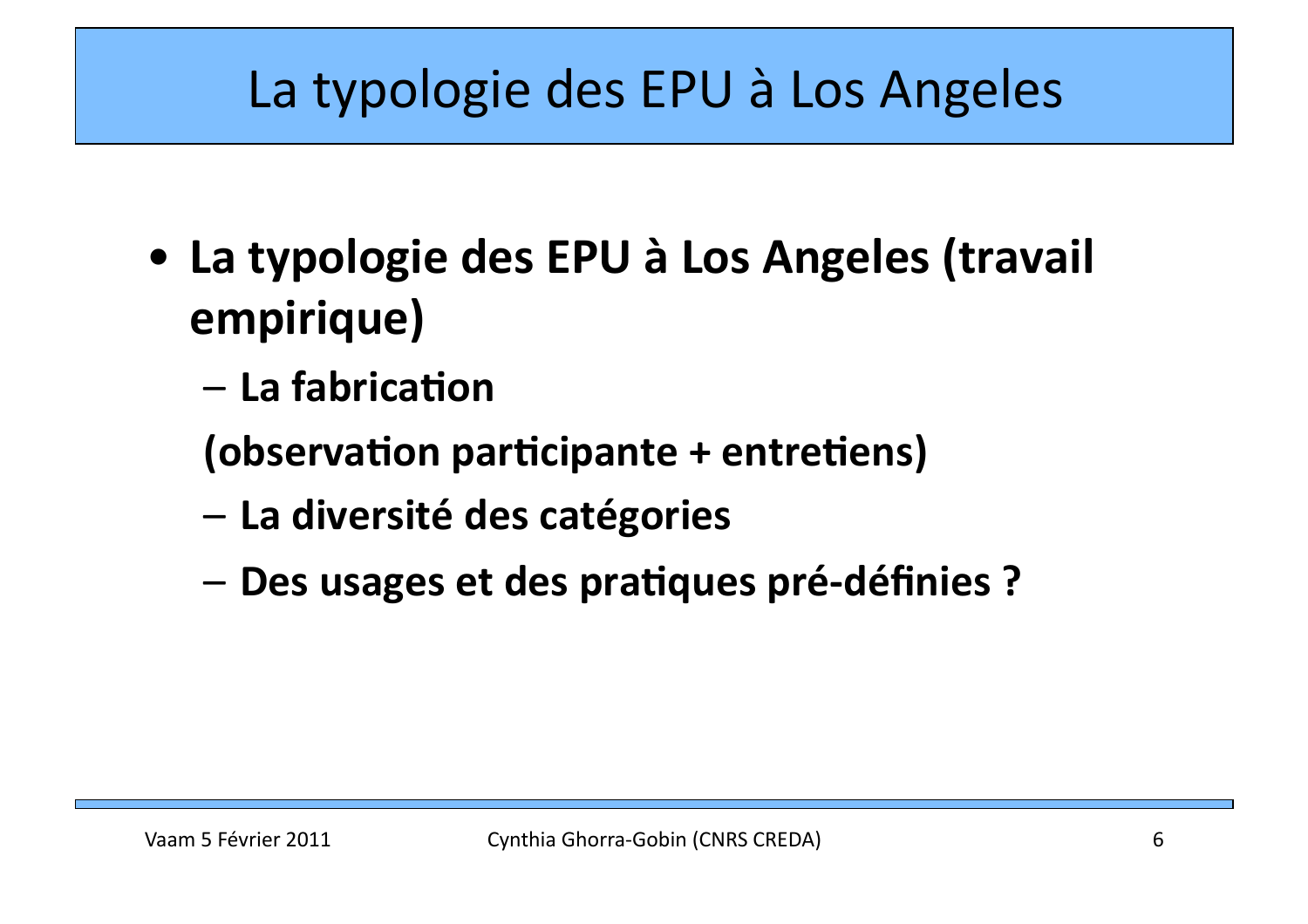## La fabrication

- La fabrication (inclure/exclure)
	- Exclure: espaces publics proximité/voisinage, critère anonymat ne fonctionne plus (community gardens)
	- Les EPU domaine public, accessible et visible de tous
	- Outre EPU, categorie EPOP (espaces privés ouverts au public)
	- Les EPU ne sont pas un indicateur de centralité dans la ville américaine (non issue de la colonisation)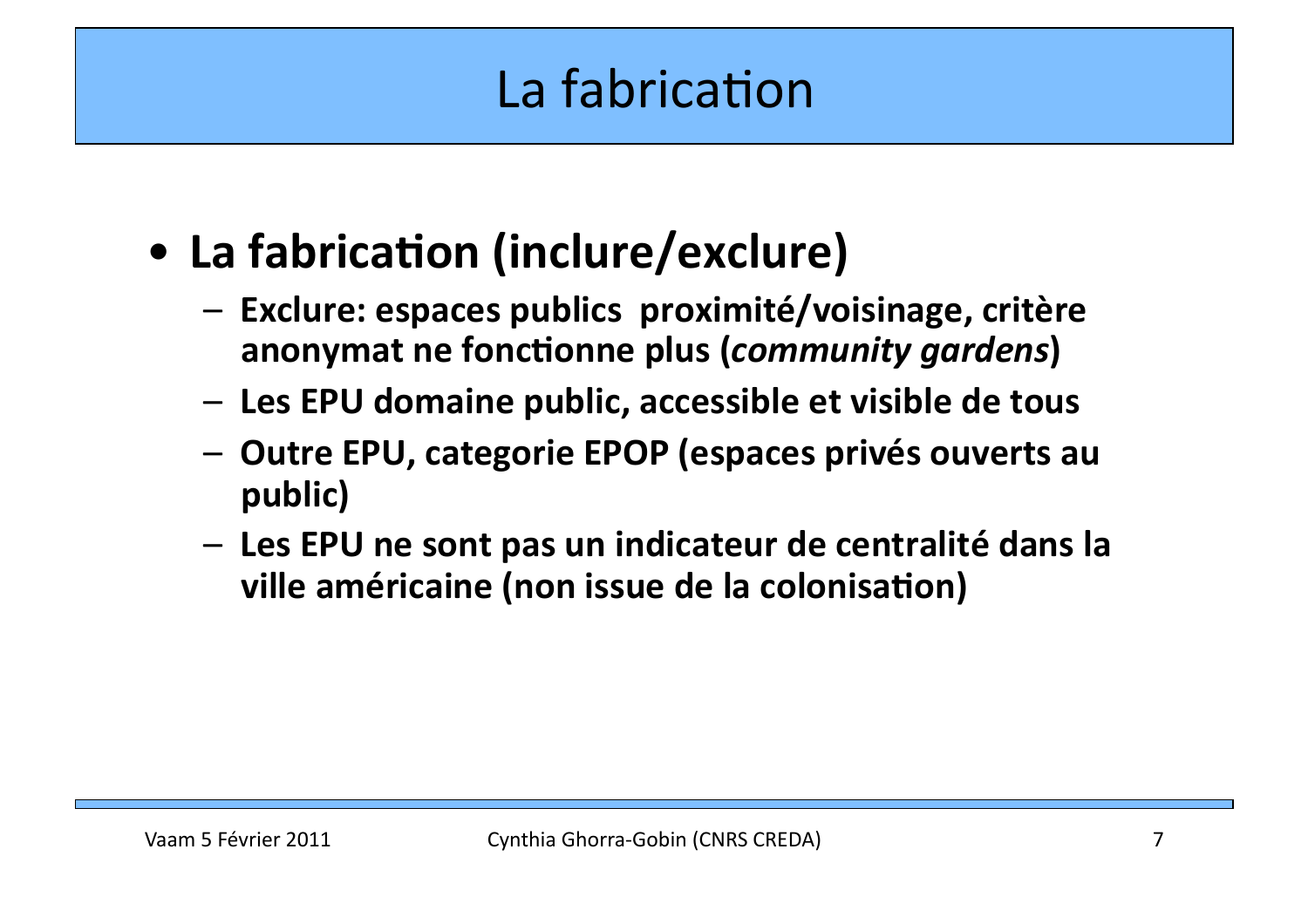- La fabrication de la typologie repose
	- sur l'observation participante
	- et sur des entretiens auprès des habitants et des responsables locaux

Une phrase qui revient dans les entretiens: « UPS serve a purpose or a function »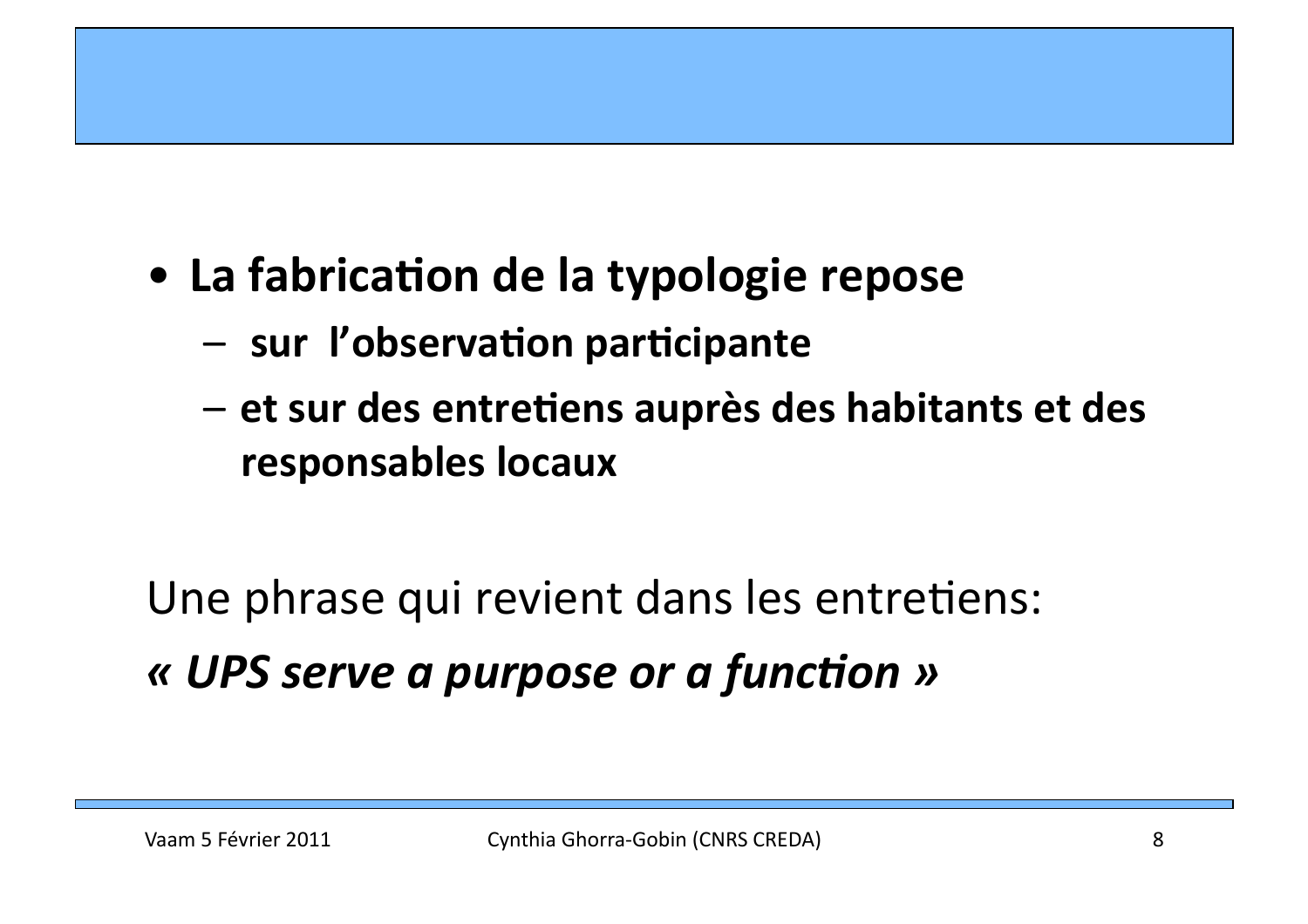## Typologie et critères

#### Première catégorie

- Les espaces de circulation (voirie/ autoroutes)
- Patrimoine historique (ex.pueblo)  $\bullet$
- Environnement naturel (beach, forest,  $\bullet$ park or green open spaces)
- Revendication identitaire en dehors de  $\bullet$ l'enclave ethnique

#### Deuxième catégorie

- Univers ludique et touristique  $\bullet$ (entertainment)
- Univers commercial et ludique (mall)  $\bullet$
- Indoor Public Space (palace de luxe,  $\bullet$ Atlanta, SF, Las Vegas)

• Deux Critères : -statut de propriété -fonction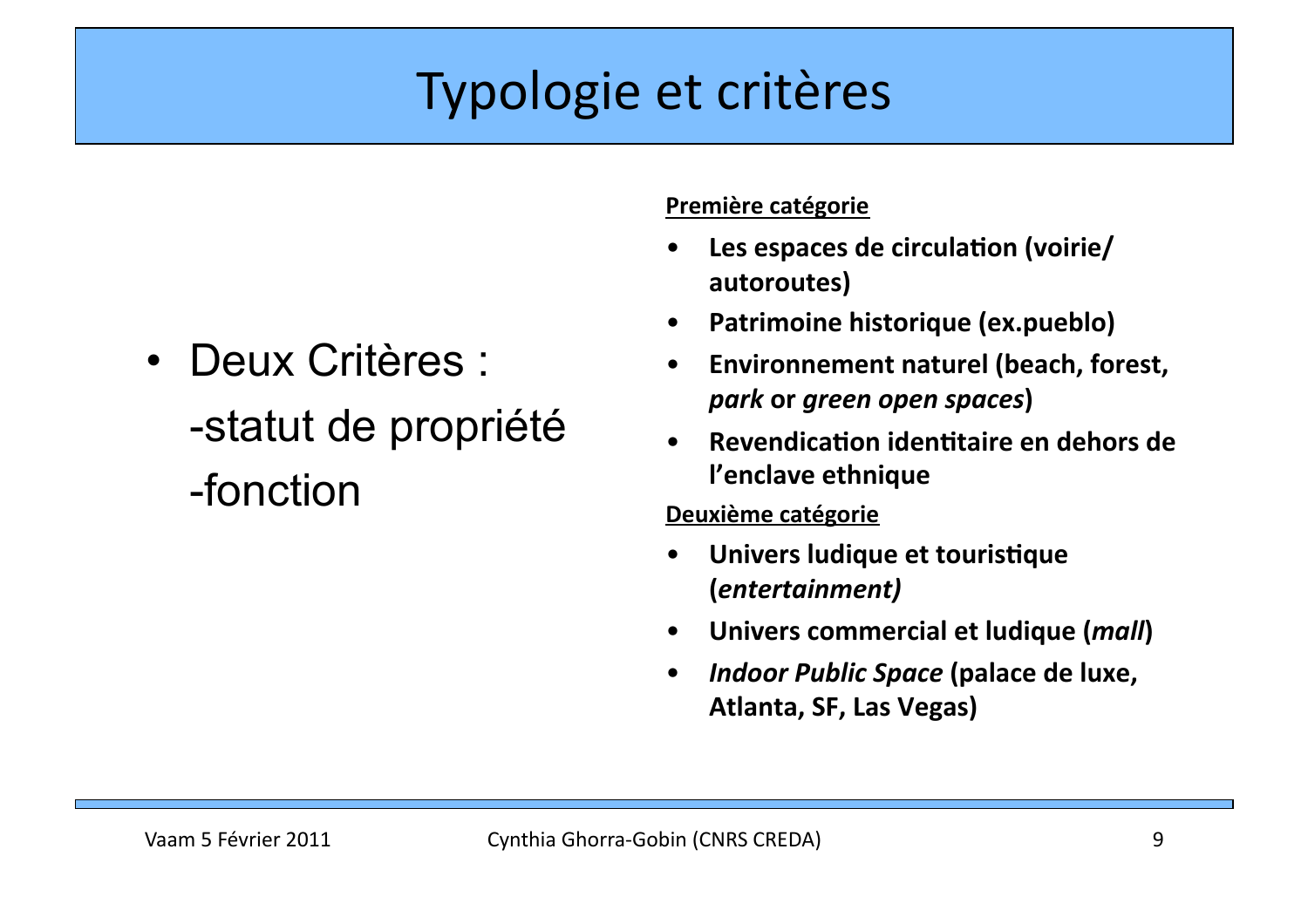## **Santa Monica Pier**

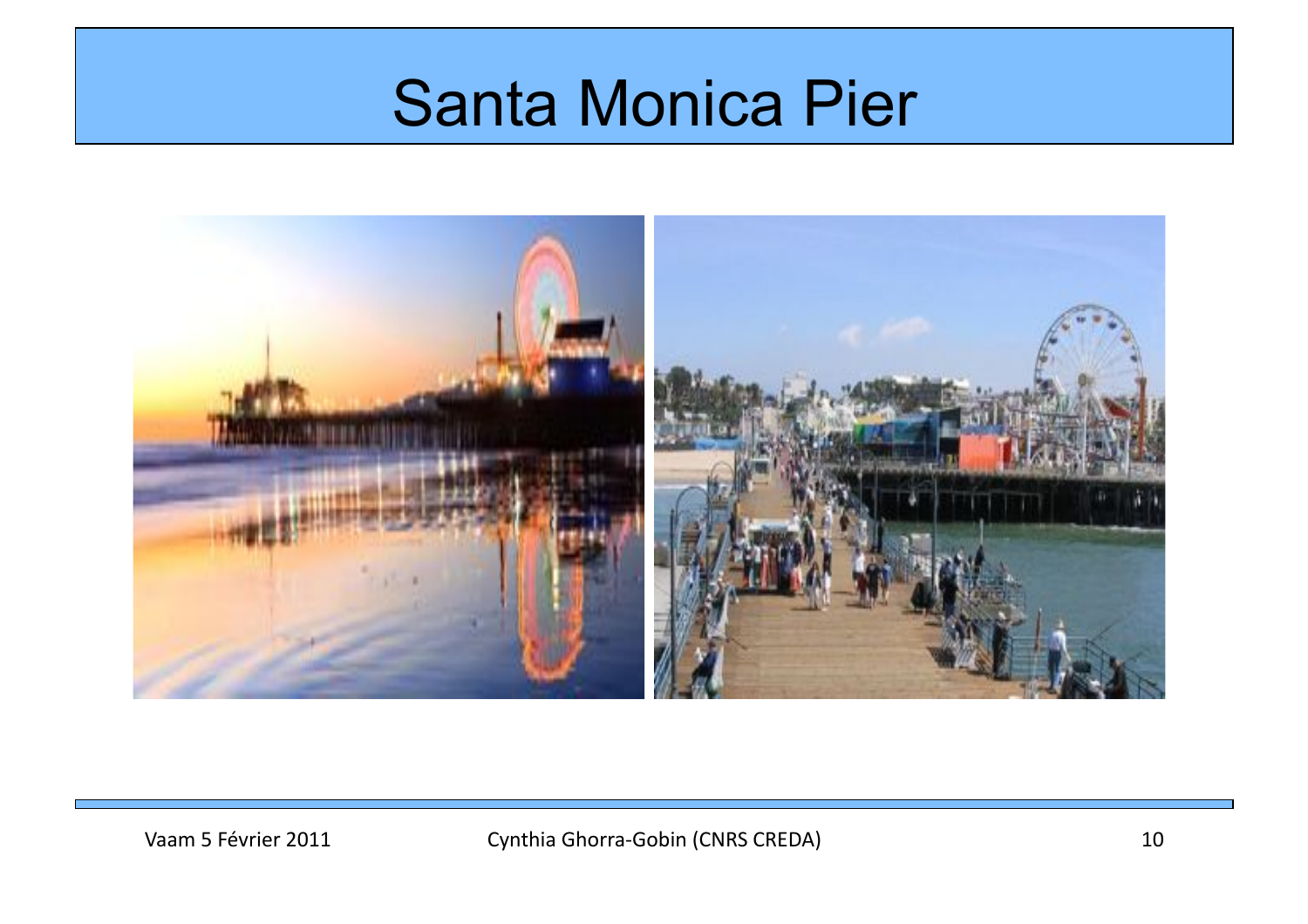

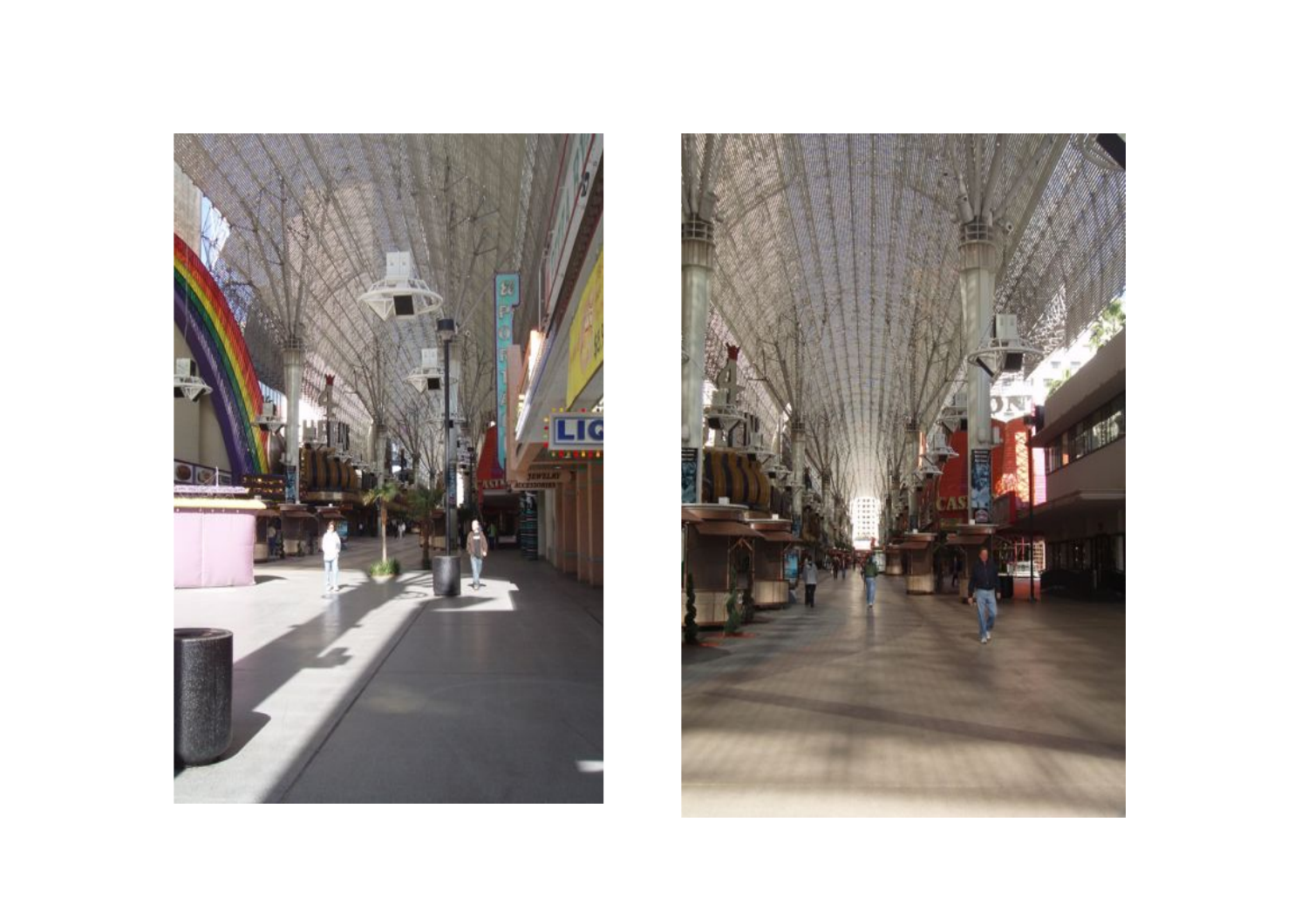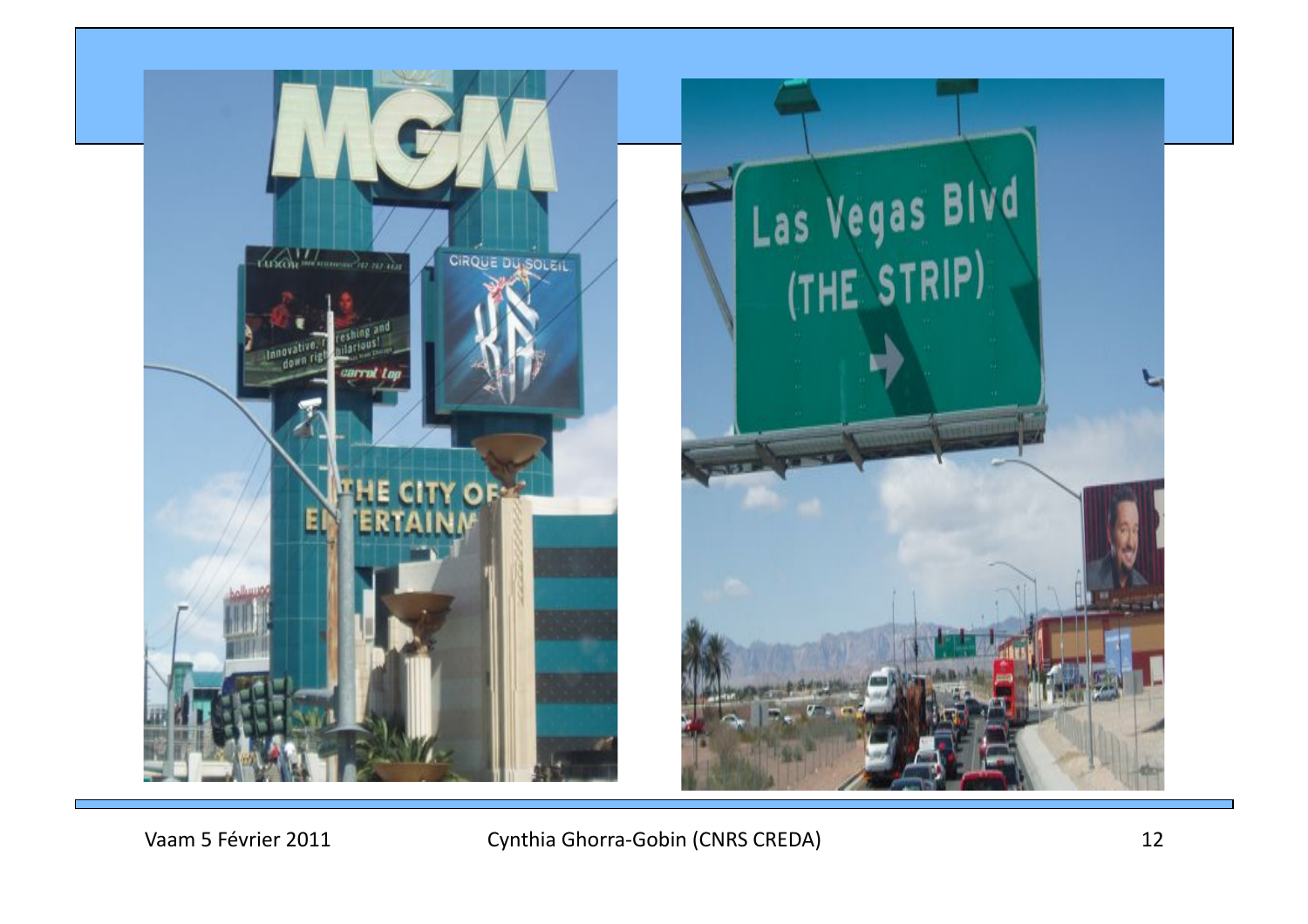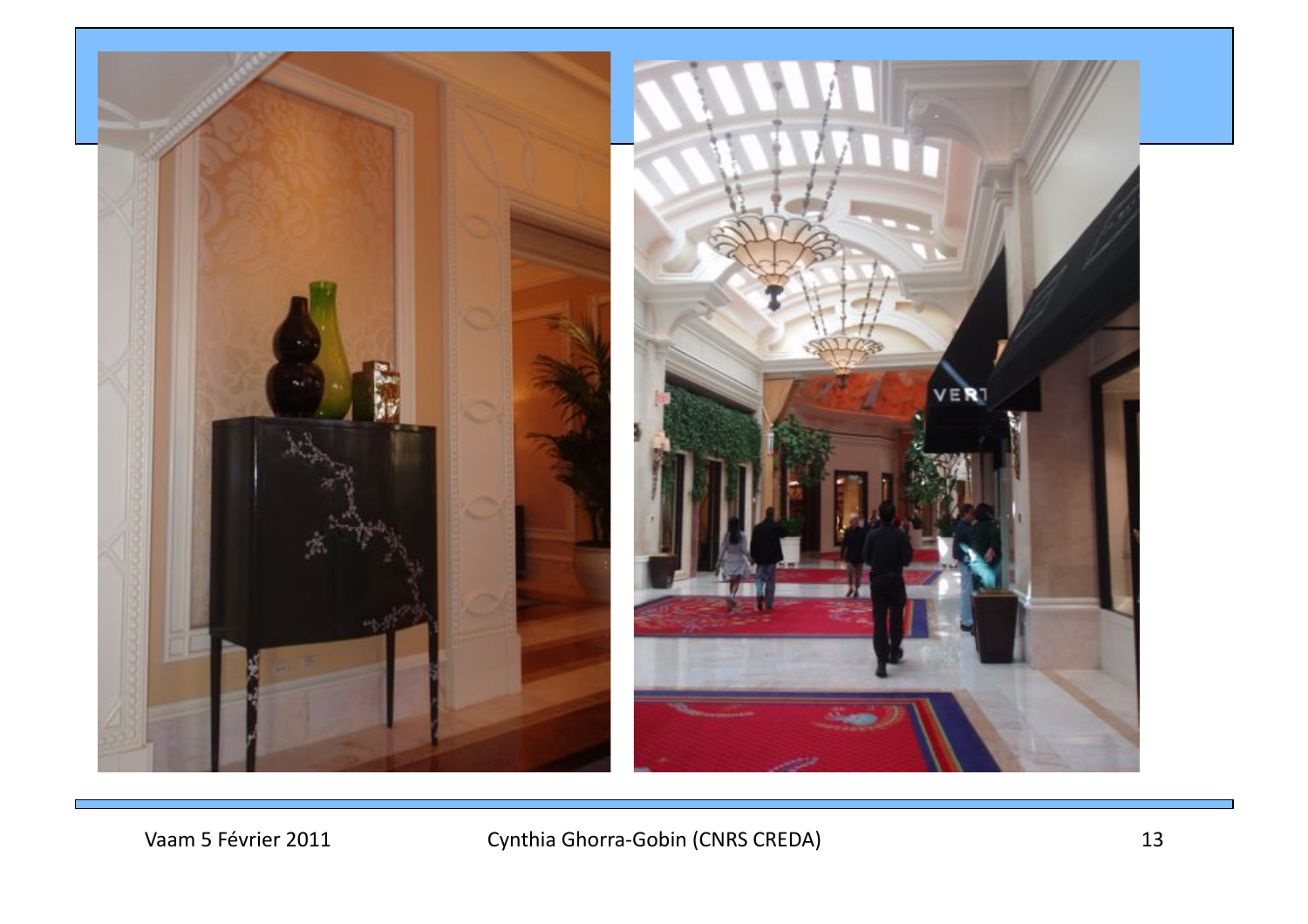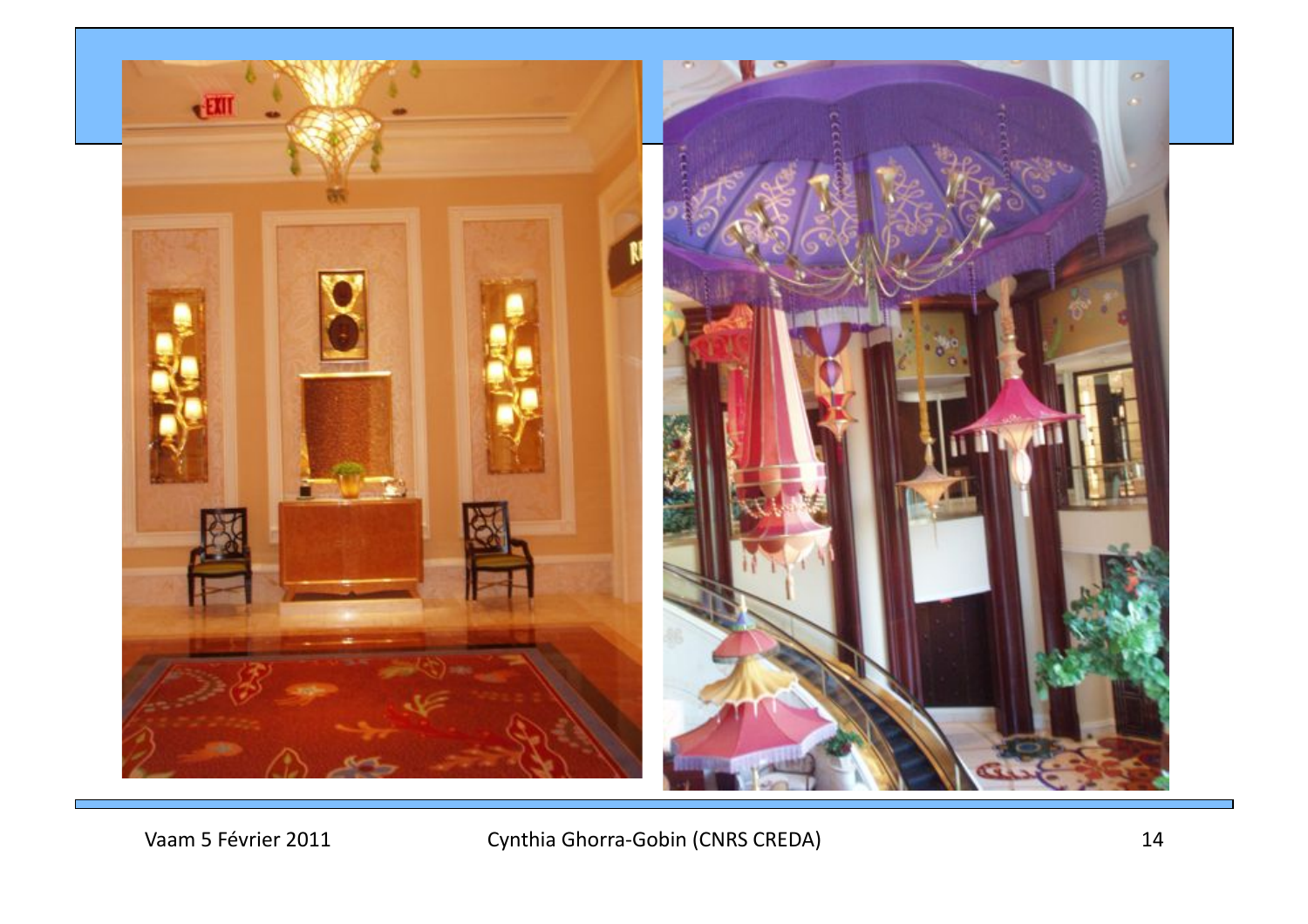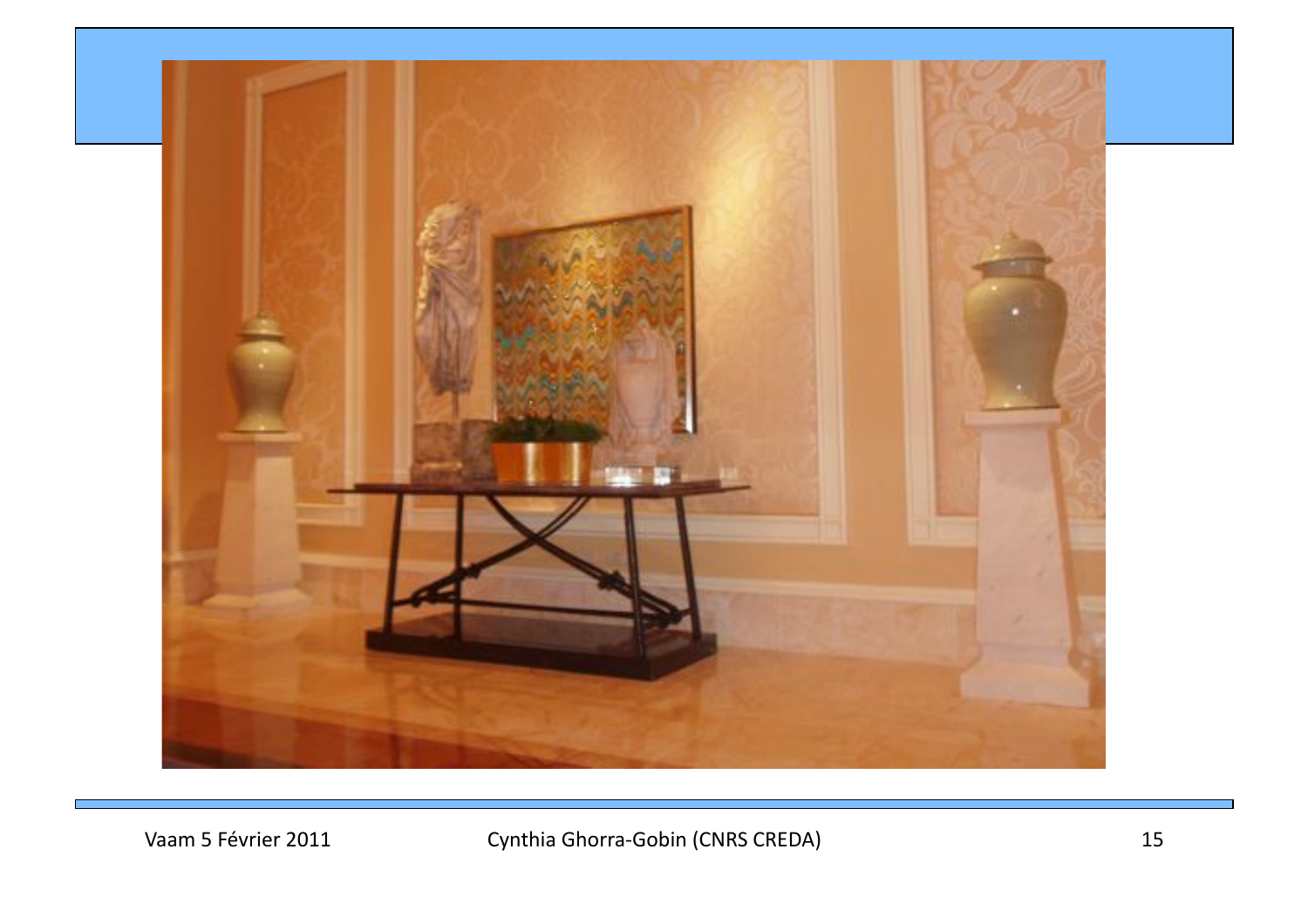## 3- Expliquer mutations intrinsèques

- Des mutations assez contrastées
	- Vers une reconceptualisation de la sphère « publique », des échelles d'intervention du public et des notions d' Ȏthique »
	- Une réintroduction des EPU dans l'aménagement urbain notamment dans le programme de re- centralisation allant dans le sens de la redécouverte de la notion de mise en scène de la diversité sociale et culturelle (hypothèse: influence des Latinos?)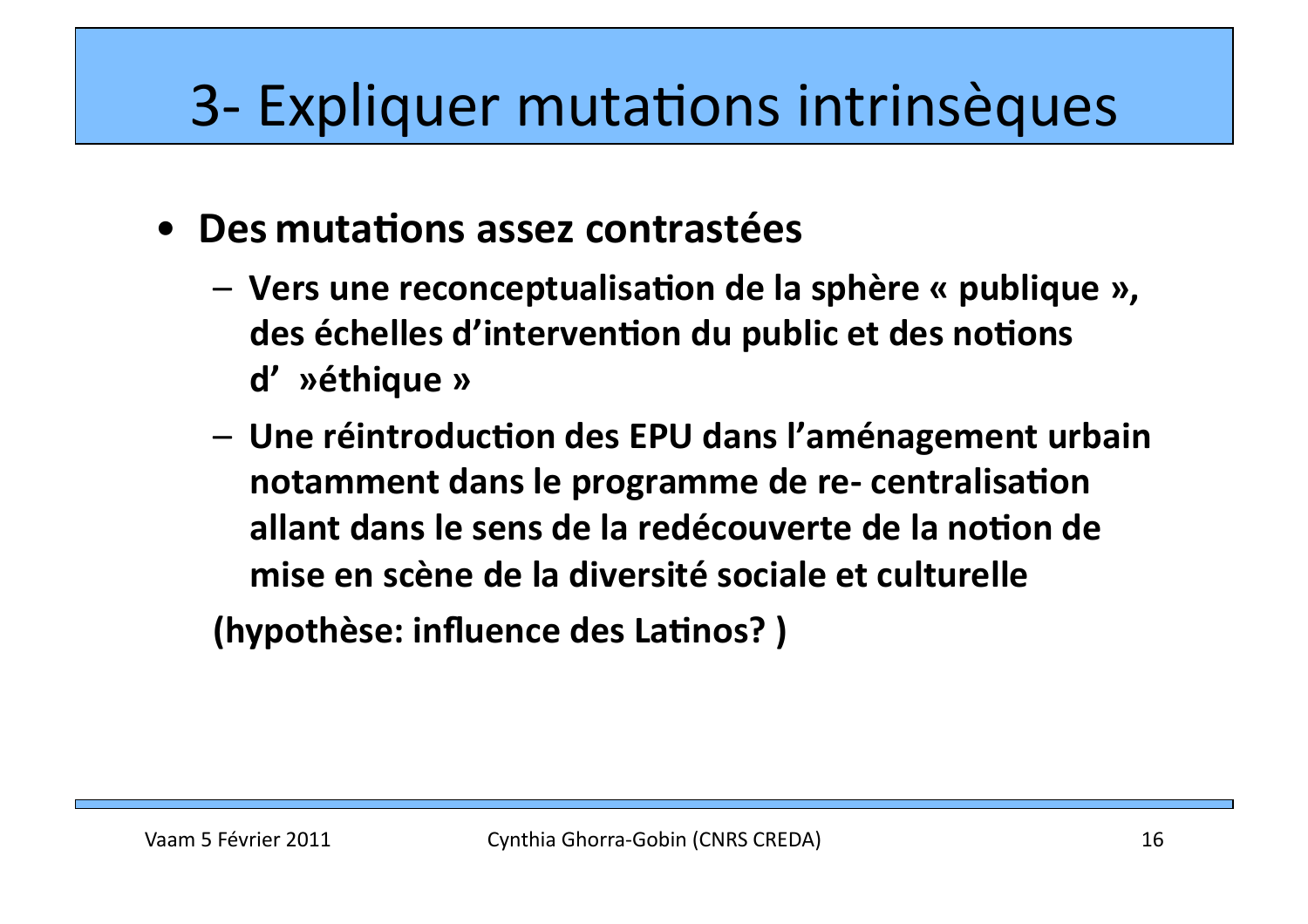## Typologie et critères

#### Première catégorie

- Les espaces de la circulation (voirie/ autoroutes)
- Patrimoine historique (ex.pueblo)  $\bullet$
- Environnement naturel (beach, forest,  $\bullet$ park or green open spaces)
- Revendication identitaire en dehors de  $\bullet$ l'enclave ethnique

#### Deuxième catégorie

- Univers ludique et touristique  $\bullet$ (entertainment)
- Univers commercial et ludique (mall)  $\bullet$
- Indoor Public Space (palace de luxe,  $\bullet$ Atlanta, SF, Las Vegas)

• Deux Critères : -statut de propriété -fonction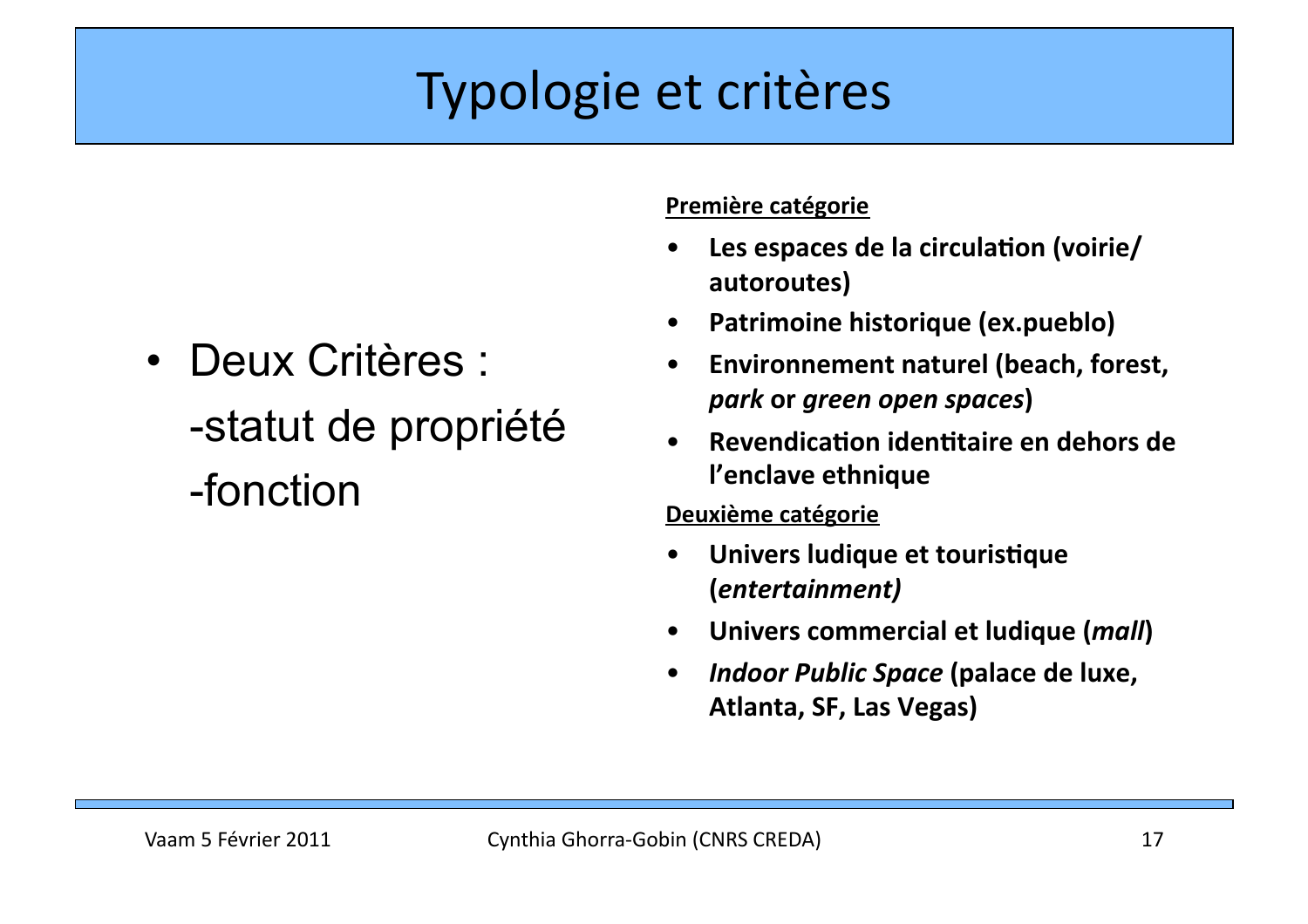- Vers une reconceptualisation de la sphère « publique »
	- des échelles d'intervention
	- $-$  des notions d' $\infty$ éthique » prenant en compte aussi bien l'usager que le contribuable
	- Débat marqué par l'idée d'une co-production (public/privé et public/associations) avec la construction d'espaces de reconceptualisation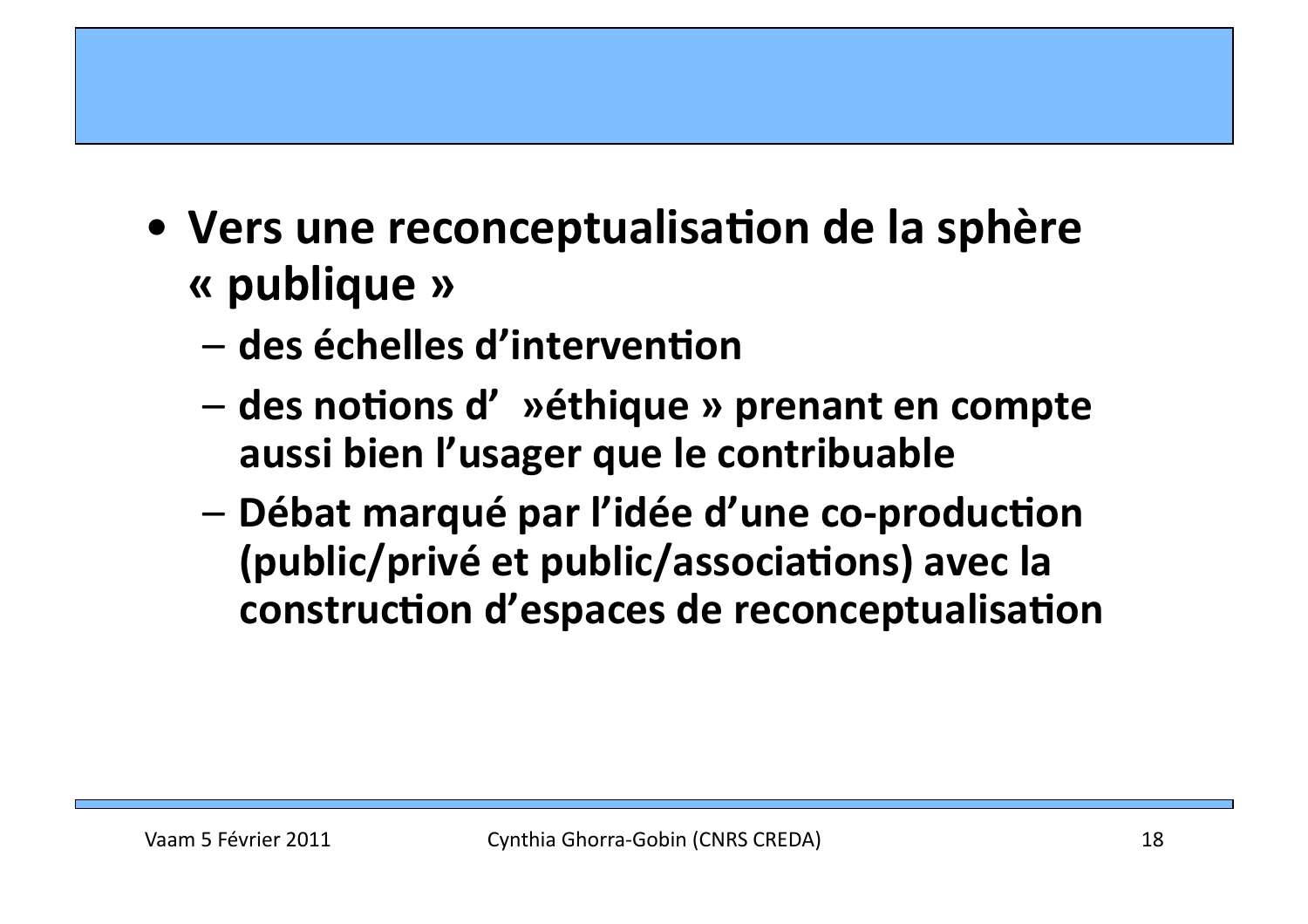## **Bibliothèque Publique**



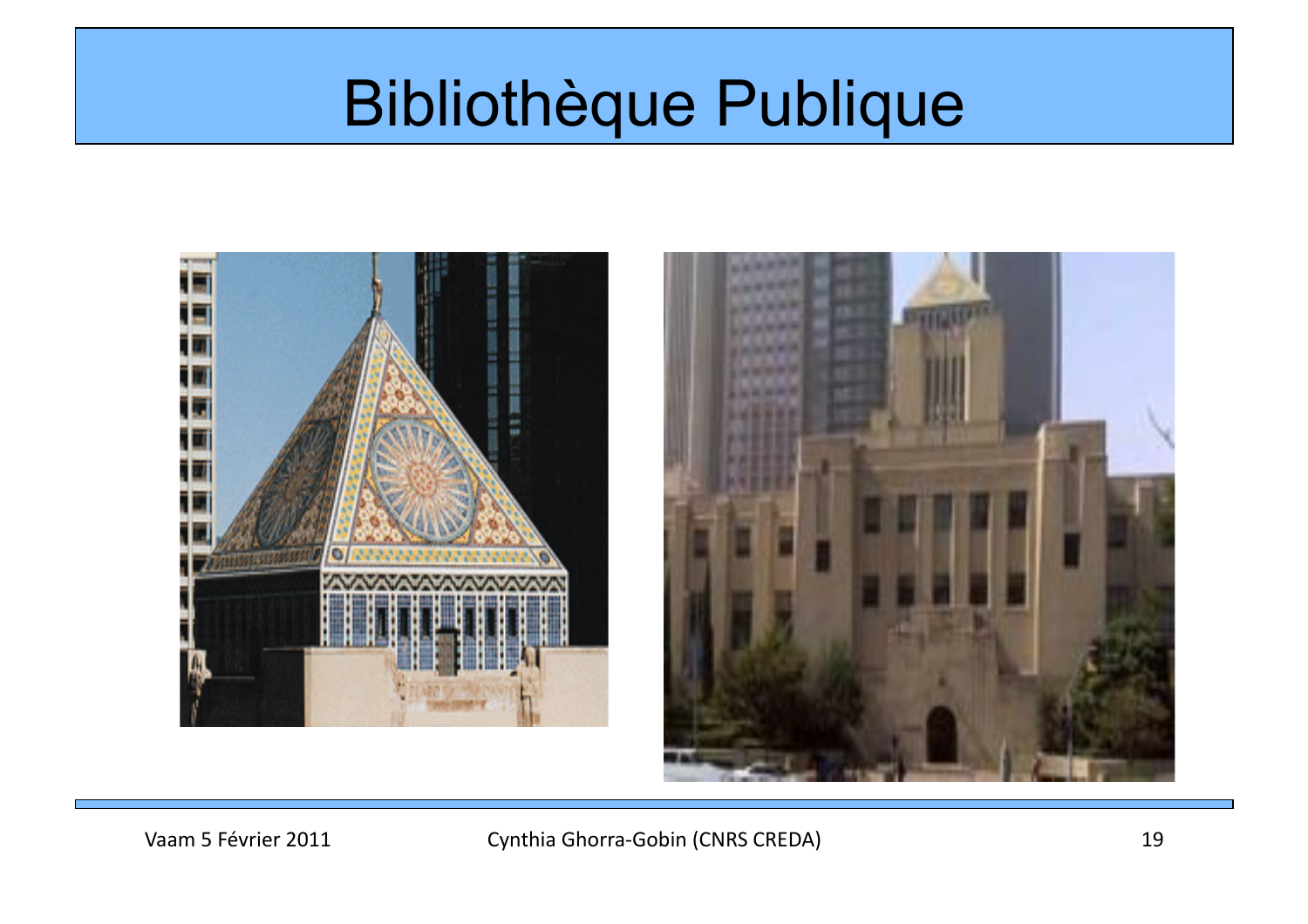## **Expliquer les mutations**

- Deuxième tendance: Réintroduction des EPU dans la politique de recentralisation de LA contrastant
	- Avec une politique d'aménagement et de re centralisation dissociée des EPU et reposant sur le principe de création d'« enclaves » culturelles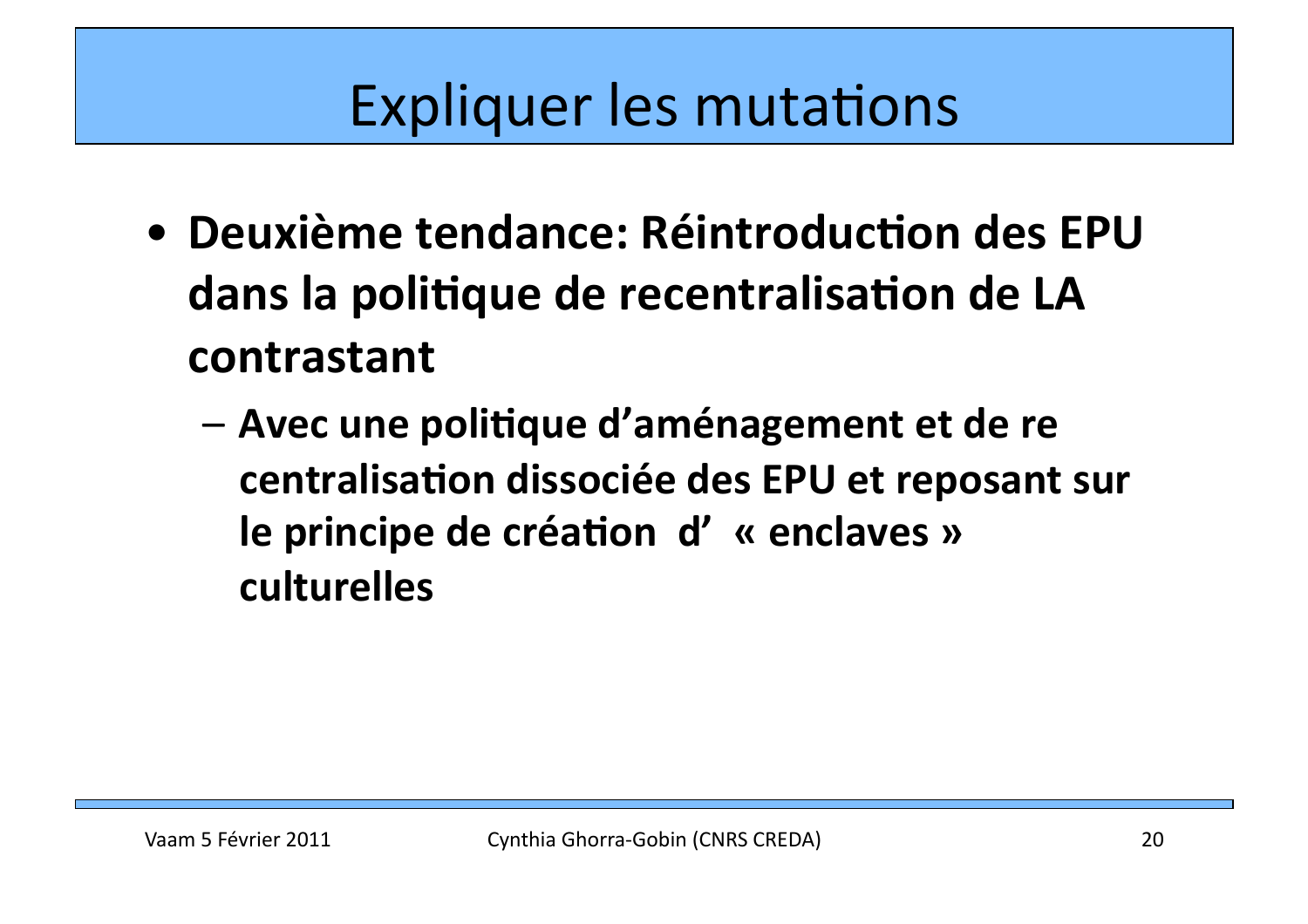## LA Cathedral et Santa Vibiana

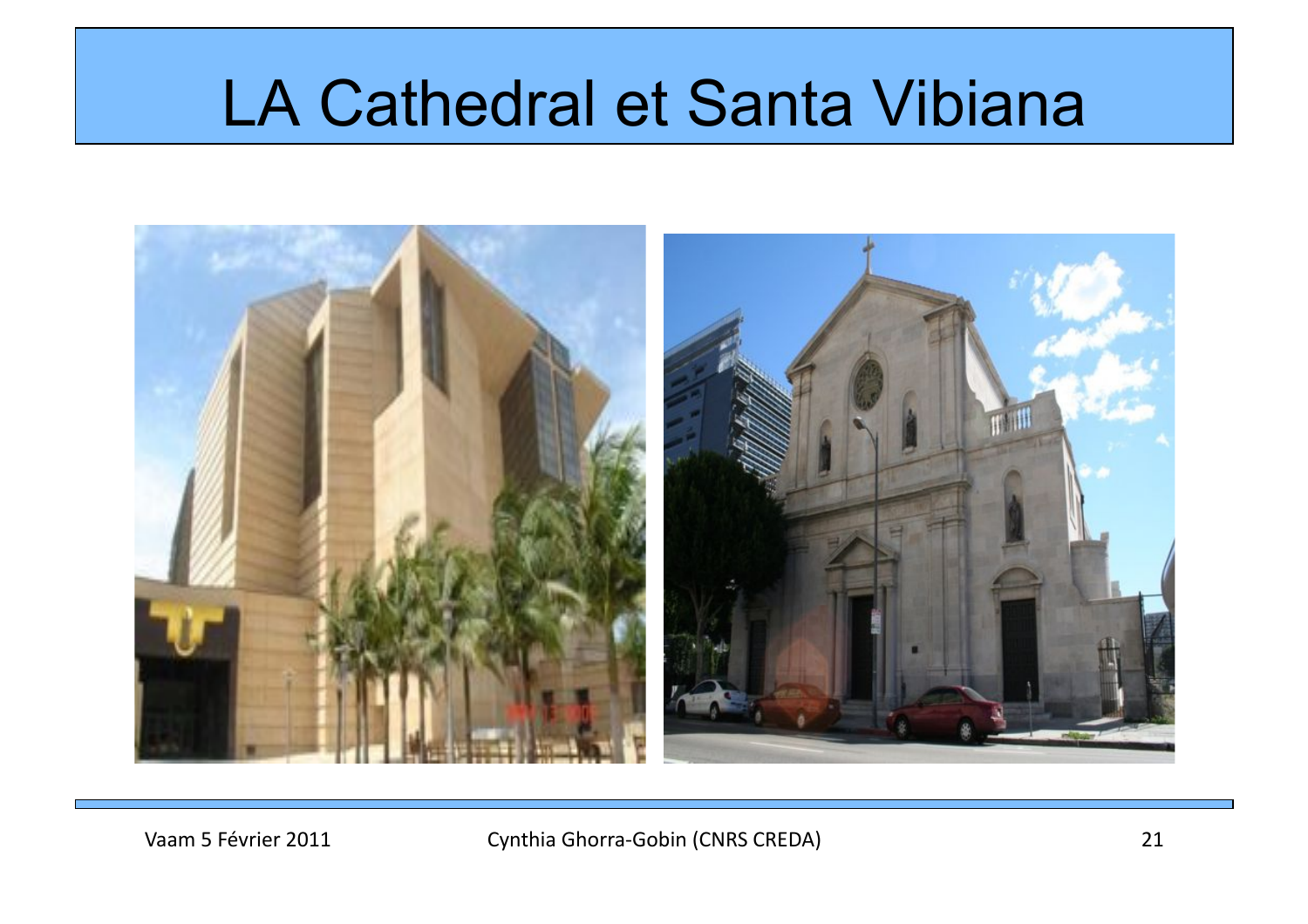## Cathedral of our Lady of the Angels